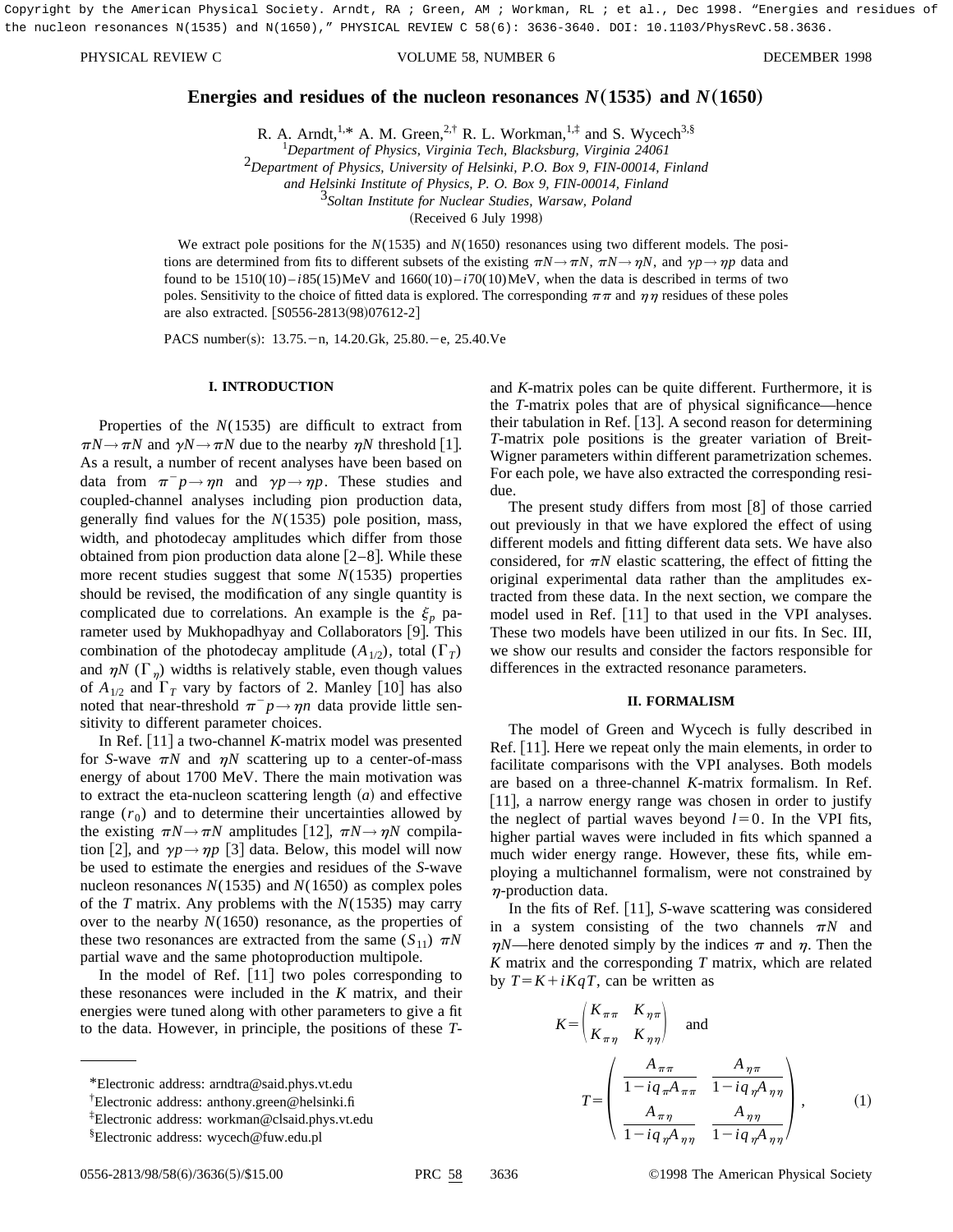where  $q_{\pi,n}$  are the center-of-mass momenta of the two mesons in the two channels  $\pi$ ,  $\eta$ . The channel scattering lengths  $A_{ij}$  are expressed in terms of the *K*-matrix elements as

$$
A_{\pi\pi} = K_{\pi\pi} + iK_{\pi\eta}^{2}q_{\eta}/(1 - iq_{\eta}K_{\eta\eta}),
$$
  
\n
$$
A_{\eta\pi} = K_{\eta\pi}/(1 - iq_{\pi}K_{\pi\pi}),
$$
  
\n
$$
A_{\eta\eta} = K_{\eta\eta} + iK_{\eta\pi}^{2}q_{\pi}/(1 - iq_{\pi}K_{\pi\pi}).
$$
\n(2)

As discussed in Ref. [11], these *K* matrices are designed to account directly for several observed features of the experimental data such as the presence of two *S*-wave  $\pi N$  resonances and allow both to have a coupling to the two-pion channel. The latter channel is not treated explicitly, but introduced by reducing a three channel *K* matrix for  $\pi N$ ,  $\eta N$ , and  $\pi \pi N$  into the two channel form in Eq. (1). In addition, the second resonance is not coupled to the  $\eta N$  channel—a feature indicated by experiment. The resultant *K* matrices in this two channel model are then as follows:

$$
K_{\pi\pi} \to \frac{\gamma_{\pi}(0)}{E_0 - E} + \frac{\gamma_{\pi}(1)}{E_1 - E} + i \frac{K_{\pi 3} q_3 K_{3\pi}}{1 - i q_3 K_{33}},
$$
  
\n
$$
K_{\pi\eta} \to K_{\pi\eta} + \frac{\sqrt{\gamma_{\pi}(0) \gamma_{\eta}}}{E_0 - E} + i \frac{K_{\pi 3} q_3 K_{3\eta}}{1 - i q_3 K_{33}},
$$
  
\n
$$
K_{\eta\eta} \to K_{\eta\eta} + \frac{\gamma_{\eta}}{E_0 - E} + i \frac{K_{\eta 3} q_3 K_{3\eta}}{1 - i q_3 K_{33}},
$$
 (3)

where

$$
K_{33} = \frac{\gamma_3(0)}{E_0 - E} + \frac{\gamma_3(1)}{E_1 - E},
$$
  

$$
K_{\pi 3} = \frac{\sqrt{\gamma_\pi(0) \gamma_3(0)}}{E_0 - E} + \frac{\sqrt{\gamma_\pi(1) \gamma_3(1)}}{E_1 - E},
$$
  

$$
K_{\eta 3} = \frac{\sqrt{\gamma_\eta \gamma_3(0)}}{E_0 - E},
$$
 (4)

and  $q_3$  is a three-body  $\pi \pi N$  phase space. In all there were nine parameters in the *K* matrices and one parameter for normalizing the photoproduction data.

In the second  $(VPI)$  approach, a Chew-Mandlestam  $K$  matrix has been used [12] to couple the elastic  $\pi N$  channel to two inelastic channels,  $\eta N$  and  $\pi\Delta$  (in an l=2 state). One starts with a  $3\times3$  matrix:

$$
K = \begin{pmatrix} K_{\pi\pi} & K_{\pi\eta} & K_{\pi\Delta} \\ K_{\pi\eta} & K_{\eta\eta} & 0 \\ K_{\pi\Delta} & 0 & K_{\Delta\Delta} \end{pmatrix} . \tag{5}
$$

Following the methods outlined in Ref.  $[12]$ , the *T* matrix is written in the form

$$
T = \rho^{1/2} K (1 - C K)^{-1} \rho^{1/2}, \tag{6}
$$

and abbreviated as  $T = \rho^{1/2} \overline{T} \rho^{1/2}$ . In this notation, the elastic *T* matrix is given by

TABLE I. Dependence of the fit, using the form of Ref. [11], with variations of the branching to  $\pi\pi N$ . Notation is GW1*X*, where the parameter combination (see text)  $q_3 \gamma_3(0)$  takes on the value *X*/100.  $\chi^2$  values are given for the fitted (2771)  $\pi^- p$ , (452) chargeexchange (CEX), (53)  $\eta$  photoproduction [3], and (11)  $\pi^- p \rightarrow \eta n$ total cross-section [2] data. The  $I=3/2$  amplitudes have been fixed at the VPI values. The S11 column shows how well this fit to data reproduces the (60) VPI S11 single-energy points. The  $2\pi$  column shows the corresponding two-pion branching ratio as a percentage.

|                        |  |     | Soln. Total $\pi^- p$ CEX $(\gamma, \eta)[3]$ $(\pi, \eta)[2]$ S11 $2\pi$ |             |      |
|------------------------|--|-----|---------------------------------------------------------------------------|-------------|------|
| GW10 7717 6153 1447    |  | 66. | 51 —                                                                      | $105 \t 0$  |      |
| GW11 7671 6169 1410    |  | 62  | 30                                                                        | 98          | 2.6  |
| GW12 7717 6245 1393    |  | 57  | 22.                                                                       | $101 - 5.2$ |      |
| GW13 7783 6323 1377    |  | 67  | 16                                                                        | 100         | 7.8  |
| GW14 7861 6401 1374 73 |  |     | 13 <sup>7</sup>                                                           | 104         | 10.0 |
|                        |  |     |                                                                           |             |      |

$$
\overline{T}_{\pi\pi} = \frac{\overline{K}}{1 - C_{\pi\pi}\overline{K}},\tag{7}
$$

where

$$
\bar{K} = K_{\pi\pi} + \frac{C_{\eta N} K_{\pi\eta}^2}{1 - C_{\eta N} K_{\eta\eta}} + \frac{C_{\pi\Delta} K_{\pi\Delta}^2}{1 - C_{\pi\Delta} K_{\Delta\Delta}},
$$
(8)

 $C_i$  being a dispersion integral [12] of phase space factors over the appropriate unitarity cut, and  $\rho = \text{Im } C$ . Inelastic channels are given by

$$
\overline{T}_{\pi i} = \frac{(1 + C_{\pi \pi} \overline{T}_{\pi \pi})}{(1 - C_i K_{ii})} K_{\pi i}.
$$
\n(9)

### **III. FITS TO DATA AND AMPLITUDES**

In Ref.  $[11]$  the ten parameters were determined by fitting the  $\eta$ -production data of Refs. [2,3] and the energy dependent S11  $\pi N \rightarrow \pi N$  amplitudes of Ref. [12] over the centerof-mass energy range 1350≤ $E_{\text{c.m.}}$  ≤1700 MeV. However, a better approach is to fit the  $\pi N \rightarrow \pi N$  experimental data directly, thus avoiding the intermediate step of extracting partial-wave amplitudes. Since the above *K*-matrix formalism is designed only for  $T_{\pi\pi}(S11)$ , the other partial waves are in the form advocated in Ref.  $[12]$ . The procedure is, therefore, to first fit with this latter form all of the  $\pi N$ 

TABLE II. Notation as in Table I. Here the two-term form (see text) has been used to fit  $\eta$  photoproduction data. The VPI solution is a fit to the elastic  $\pi N$  scattering database from threshold to 2.1  $GeV$  (with only forward dispersion-relation constraints), including the  $\eta$ -production data.

| Soln. |      |                |      |    | Total $\pi^- p$ CEX $(\gamma, \eta)$ [3] $(\pi, \eta)$ [2] S11 2 $\pi$ |                 |          |
|-------|------|----------------|------|----|------------------------------------------------------------------------|-----------------|----------|
| GW20  |      | 7687 6144 1442 |      | 51 | 50                                                                     | 126             | $\Omega$ |
| GW21  |      | 7599 6102 1420 |      | 52 | 25                                                                     | 121             | 1.1      |
| GW22  |      | 7627 6147 1410 |      | 53 | 17                                                                     | $122 \quad 2.3$ |          |
| GW23  |      | 7690 6227 1398 |      | 50 | 15                                                                     | 125             | 3.5      |
| GW24  | 7774 | 6309           | 1395 | 52 | 18                                                                     | 128             | 4.8      |
| VPI   | 7539 | 6040           | 1397 | 53 | 49                                                                     | 85              |          |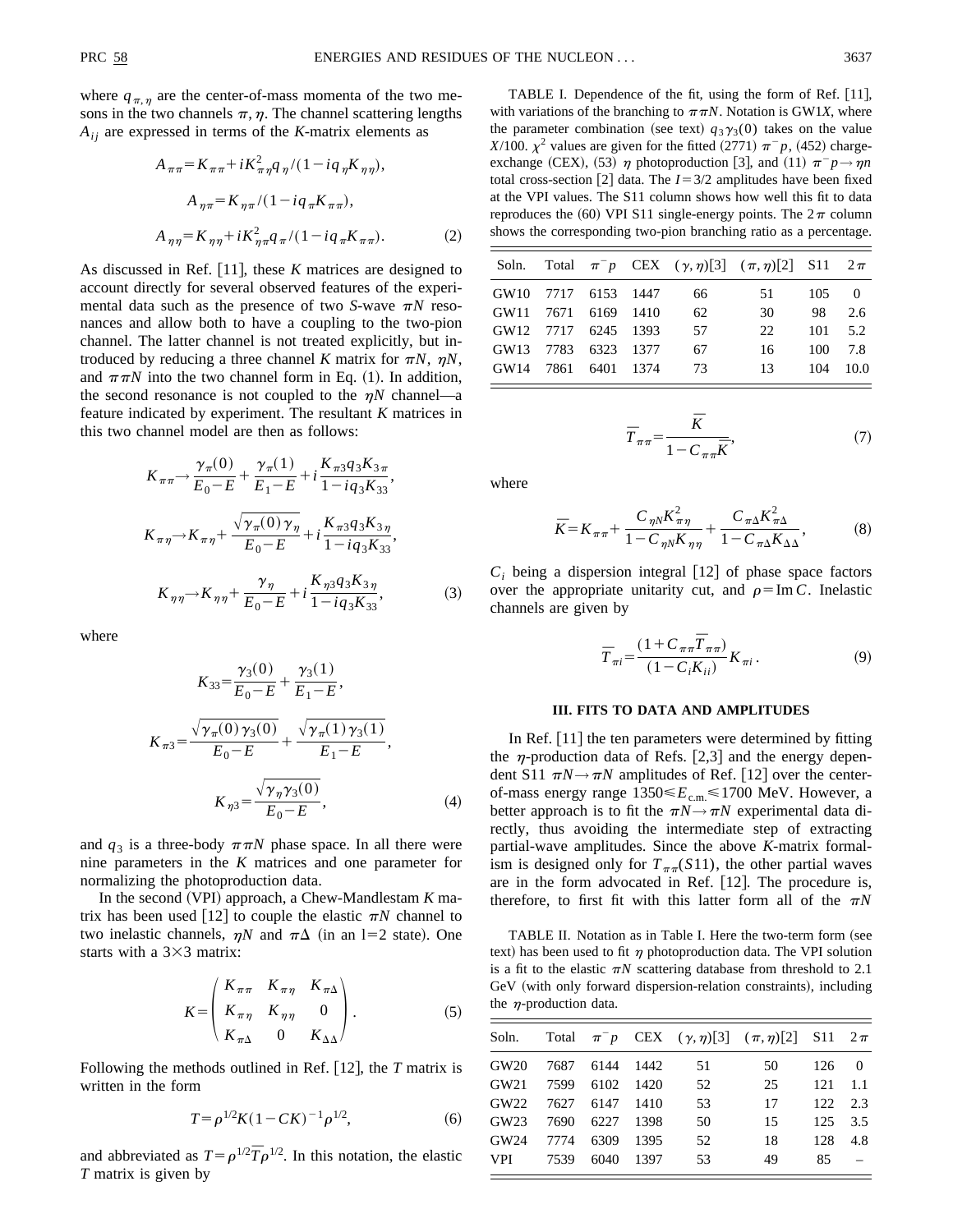TABLE III. The optimized parameters defining the *K* matrices for GW11 and GW21 in Tables I and II.

|                           | GW11 GW21         |                                  | GW11 GW21     |               |
|---------------------------|-------------------|----------------------------------|---------------|---------------|
| $K_{\eta\eta}$            | $0.1078 - 0.8336$ | $\gamma_\pi(0)$                  |               | 0.0640 0.1220 |
| $K_{\pi\eta}$             | $0.0157 - 0.1051$ | $\gamma_{\pi}(1)$                | 0.1071 0.0913 |               |
| $E_0$ (MeV) 1538.5 1582.5 |                   | $\gamma_n$                       |               | 0.2283 0.6027 |
| $E_1$ (MeV) 1681.6 1678.8 |                   | $\gamma_3(0)q_3(1535)(MeV)$      | -1.97         | 1.97          |
|                           |                   | $\gamma_3(1)q_3(1650)(MeV)$ 18.1 |               | 16.5          |

 $\rightarrow \pi N$  data over the full energy range (2.1 GeV) utilized by the VPI analyses. This fit is referred to as solution VPI. Data are then refitted, using the form of Ref.  $[11]$ , over the energy range  $1350 \le E_{\rm cm} \le 1700$  MeV, along with the  $\eta$ -production data, with the non-S11 amplitudes kept fixed. In this case only the parameters of the above *K*-matrix model are adjusted. These fits are referred to as solutions GW1*X*, where *X*/100 denotes the parameter combination  $q_3\gamma_3(0)$  related to the  $\pi\pi N$  branching for the *N*(1535). The value of *X*/100 was varied from 0.00 to 0.04 [corresponding to  $\pi \pi N$ branching fractions ranging from 0 to 10% for  $N(1535)$ , thus generating solutions GW10 to GW14. The results of these fits are given in Table I.

We also considered the effect of modifying the form used in fitting the  $\eta$  photoproduction data. As a first step, an additional energy dependence was added. This amounted to replacing *A*(phot) in Ref. [11] by  $A(\text{phot})+B(\text{phot})[E_{\text{c.m.}}]$  $-1485$ ]/100. However, this had little overall effect with *B*(phot) being an order of magnitude smaller than *A*(phot). A second two-parameter form

$$
A \propto \alpha (1 + iT_{\eta N}) + \frac{\beta}{q_{\eta}} T_{\eta N}, \qquad (10)
$$

analogous to that used in pion photoproduction  $[14]$ , was also used. In the above,  $\alpha$  and  $\beta$  were taken simply as constants. This form was labeled GW2*X*, with *X* retaining its earlier meaning, and was used to generate the results presented in Table II. In comparing Tables I and II, one should note that, while the  $\pi\pi N$  branching varies essentially linearly with *X* in either GW1*X* or GW2*X*, the same *X* in GW1*X* and GW2*X* does not give the same branching, as the other parameters are very different in the two models. The actual values for the nine parameters are given in Table III for GW11 and GW21—the solutions with the smallest  $\chi^2$ . In Table IV these parameters are converted into the more conventional form of Ref.  $[11]$ . Here it is seen that for GW21

TABLE IV. The parameters in Table III expressed in terms of widths and branching ratios as in Ref. [11]. Throughout  $\eta(1650,B)$ is fixed at zero.

|                                          | GW11  | GW21  |
|------------------------------------------|-------|-------|
| $\Gamma(1535, \text{total})$ (MeV)       | 151.6 | 354.4 |
| $\eta(1535,B)$                           | 0.576 | 0.663 |
| $\pi(1535,B)$                            | 0.398 | 0.326 |
| $\Gamma(1650, \text{total})(\text{MeV})$ | 150.4 | 133.3 |
| $\pi(1650,B)$                            | 0.769 | 0.758 |

TABLE V. The real and imaginary parts of poles  $(E_P - i\Gamma_P/2)$ in the complex energy plane compared with those quoted in Ref. [13]. The numbers in parentheses correspond to the third S11 pole, for which some evidence was found in Ref.  $[16]$ .

| Reference                   | $E_p(1535)$<br>(MeV) | $\Gamma_p(1535)/2$<br>(MeV) | $E_p(1650)$<br>(MeV) | $\Gamma_p(1650)/2$<br>(MeV) |
|-----------------------------|----------------------|-----------------------------|----------------------|-----------------------------|
| Arndt $\lceil 16 \rceil$    | 1501                 | 62                          | 1673(1689)           | 41(96)                      |
| Höhler $[17]$               | 1487                 |                             | 1670                 | 82                          |
| Cutkosky $\lceil 15 \rceil$ | $1510 \pm 50$        | $130 \pm 40$                | $1640 \pm 20$        | $75 \pm 15$                 |
| This paper                  |                      |                             |                      |                             |
| <b>VPI</b>                  | $1510 \pm 3$         | $73 \pm 3$                  | 1666(1668)           | 41(147)                     |
| VPI90 [19]                  | 1499                 | 55                          | 1657                 | 80                          |
| GW10                        | $1510 \pm 8$         | $87 + 5$                    | $1662 \pm 3$         | $70 \pm 5$                  |
| GW11                        | $1514 \pm 9$         | $90 \pm 6$                  | $1658 \pm 4$         | $69 \pm 5$                  |
| GW20                        | $1502 \pm 3$         | $80 \pm 3$                  | $1667 \pm 2$         | $60 \pm 4$                  |
| GW21                        | $1509 \pm 3$         | $82 + 4$                    | $1663 \pm 2$         | $60 \pm 4$                  |

some of these parameters are very different from their onenergy-shell counterparts, whereas those for GW11 are very similar to the on-energy-shell parameters in Table I of Ref.  $|11|$ . The errors quoted in this table from Ref.  $|11|$  will be used later, when error estimates on the pole positions and residues are made.

In order to find the poles  $E_P - i\Gamma_P/2$  of the *T* matrix in Eq.  $(1)$ , the energy  $E$  appearing in Eqs.  $(3)$  and  $(4)$  and in the momenta  $q_{\pi}$ ,  $q_{\eta}$ , and  $q_3$  was everywhere converted into  $E-i\Gamma/2$ . It is a built-in feature of the present *K*-matrix formalism that the poles are at the same positions in all three matrix elements  $T_{\pi\pi}$ ,  $T_{\eta\eta}$ ,  $T_{\pi\eta}$ . This has been checked and found to be so within 10 keV.

The pole positions are given in Table V and compared with the current values in Ref. [13]. There it is seen that our results are consistent with previous values—especially those of Ref.  $[15]$ . As could be expected, our error bars are smaller due to the improvement in, and quantity of, the experimental

TABLE VI. The moduli(|r|) and phases( $\theta$ ) of the residues of the two poles in both  $T_{\pi\pi}$  and  $T_{\eta\eta}$  compared with those quoted in Ref. [13]. Residues for the VPI 1650 MeV resonance are not included, as the VPI fit has an added pole in this region.

| $T_{ii}$       | Reference                   | $ r $ (1535)<br>(MeV) | $\theta(1535)$<br>$(\text{deg.})$ | $ r $ (1650)<br>(MeV) | $\theta(1650)$<br>$(\text{deg.})$ |
|----------------|-----------------------------|-----------------------|-----------------------------------|-----------------------|-----------------------------------|
| $T_{\pi\pi}$   | Arndt $ 16 $                | 31                    | $-12$                             | 22(72)                | $29(-85)$                         |
|                | Höhler $[17]$               |                       |                                   | 39                    | $-37$                             |
|                | Cutkosky $\lceil 15 \rceil$ | $120 \pm 40$          | $15 \pm 45$                       | $60 \pm 10$           | $-77 \pm 25$                      |
|                | This paper                  |                       |                                   |                       |                                   |
| $T_{\pi\pi}$   | <b>VPI</b>                  | 40                    | 7                                 |                       |                                   |
|                | GW10                        | $53 \pm 10$           | $-1 \pm 10$                       | $54 \pm 5$            | $-43 \pm 5$                       |
|                | GW11                        | 57                    | 1                                 | 54                    | $-48$                             |
|                | GW <sub>20</sub>            | $43 \pm 5$            | $-10\pm 5$                        | $42 \pm 5$            | $-32 \pm 5$                       |
|                | GW21                        | 45                    | $-5$                              | 42                    | $-37$                             |
| $T_{\eta\eta}$ | <b>VPI</b>                  | 41                    | $-85$                             |                       |                                   |
|                | GW10                        | $91 \pm 20$           | $-53 \pm 10$                      | $8\pm5$               | $122 \pm 10$                      |
|                | GW11                        | 98                    | $-48$                             | 11                    | 127                               |
|                | GW <sub>20</sub>            | $43 \pm 5$            | $-120 \pm 5$                      | $6 \pm 10$            | $14 \pm 15$                       |
|                | GW21                        | 41                    | $-121$                            | 8                     | 15                                |
|                |                             |                       |                                   |                       |                                   |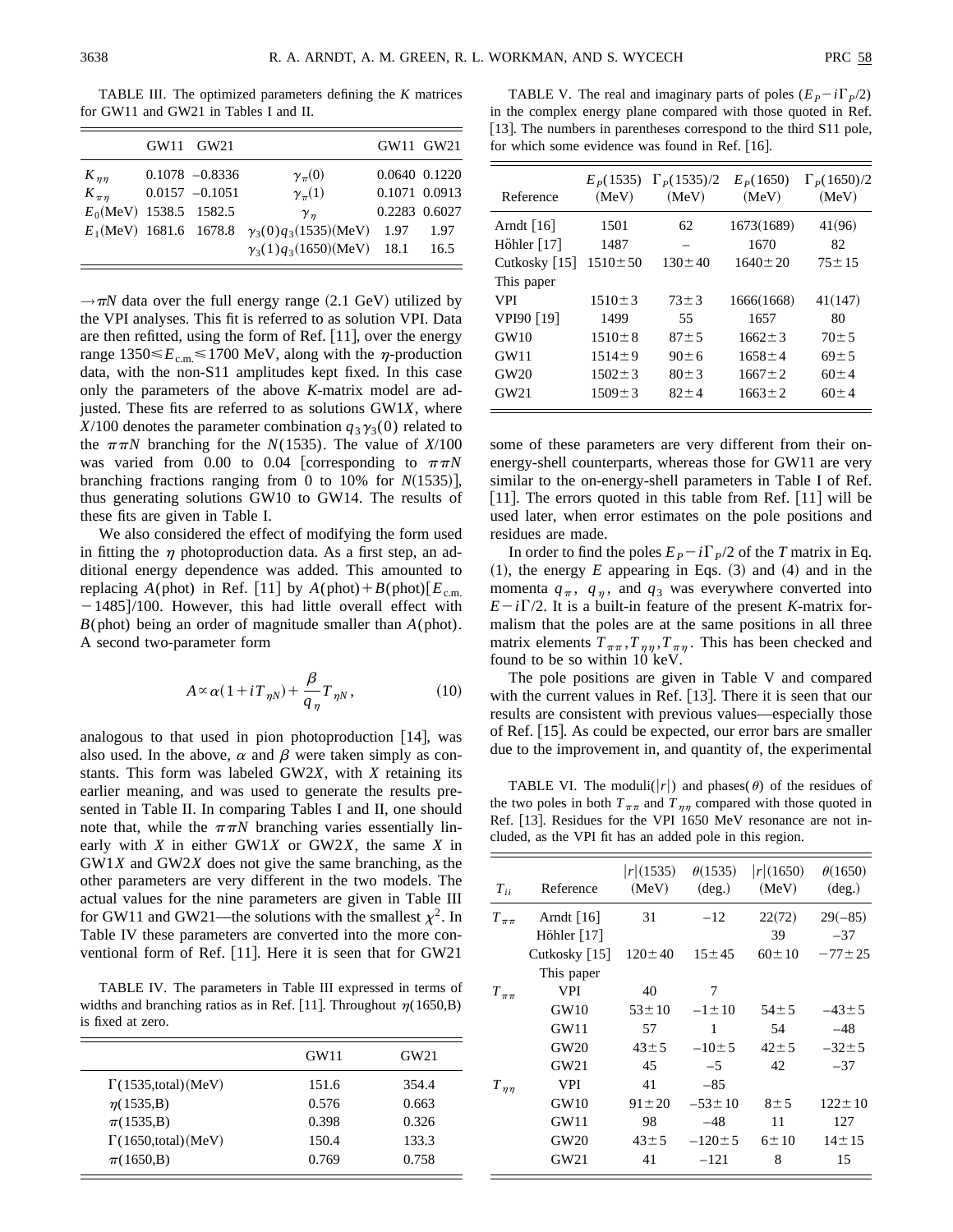data now being analyzed. From Table V it is also seen that, although there is a dependence of the pole positions on the two-pion branching, the differences—for the range of branchings considered—are essentially covered by the statistical errors on the positions.

In Table VI a corresponding comparison has been made for the moduli and phases of the residues of the  $T_{\pi\pi}$  poles. This table also shows the moduli and phases for the two  $T_{\eta\eta}$ poles. Again as a consistency check we confirm that the residues at the  $T_{\pi\eta}$  poles are simply the square root of the  $T_{\pi\pi}$ and  $T_{nn}$  residues.

In addition to the above poles there is the possibility of having poles on other Riemann sheets—far from the physical region—that can be probed by systematically reversing the signs of  $q_{\pi}$  and  $q_{\eta}$ . These additional poles are quite symmetric—a point that can be understood in the limit where each  $K_{ij}$  is a single pole  $\sqrt{\gamma_i \gamma_j}$   $(E_0 - E)$ . In this case the *T* matrix reduces to  $T \propto [E_0 - E - i \gamma_{\pi} q_{\pi} - i \gamma_{\eta} q_{\eta}]^{-1}$ .

## **IV. CONCLUSIONS**

In this paper we have extracted pole positions for the *N*(1535) and *N*(1650) resonances using two different models—the results being given in Table V. It is seen that the *N*(1535) pole positions predicted by these two models agree within about 15 MeV, whereas some of the predictions of the earlier models  $[15-17]$  are considerably different. The *N*(1650) pole values cannot be directly compared, as the most recent VPI fits have further poles and zeroes. However, if one compares to the 2 S11 resonance fit of Ref.  $[19]$ , agreement with our *N*(1650) values is much improved. The reasons for differences can be manifold: (a) the models used in the analysis are different,  $(b)$  different subsets of partialwave amplitudes are fitted,  $(c)$  data versus amplitudes are fitted, (d) only certain data sets are fitted, e.g., only  $\pi N$  $\rightarrow \pi N$  or only  $\pi N \rightarrow \pi N$  plus  $\pi N \rightarrow \eta N$  etc., and (e) the energy ranges over which the data are fitted can differ. We explicitly considered one such possibility in our analysis, by including either the S11  $\pi N$  partial-wave amplitude or the  $\pi N$  data. The *N*(1535) pole position was found to be quite sensitive to this choice, shifting about 50 MeV higher if the partial-wave amplitudes were fitted. This sensitivity was also seen in the associated residues.

These various alternatives question the reliability of attempting to extrapolate into the complex energy plane the *T* matrix from a model that only fits a limited selection of data over a limited range of energies on the real energy axis. In view of this, it would be desirable to have quantitative estimates of the errors expected on these pole positions. Unfortunately, for those fits involving directly all of the  $\pi N$  $\rightarrow \pi N$ , it is difficult to get a meaningful estimate of such errors. However, in the less ambitious approach of Ref.  $[11]$ , only the  $\pi N \rightarrow \pi N$  S11 amplitudes and their error bars were fitted, using the Minuit minimization procedure. This then gave error bars on the ten parameters defining the model, i.e., the  $E_i$  and  $\gamma_i$  in Eqs. (3), (4). Therefore, the errors  $\delta E_p$  and  $\delta\Gamma_P/2$  on the pole positions  $E_P - i\Gamma_P/2$  could be obtained by repeating the calculation a large number of times for a random selection of the nine parameters defining the *K* matrices of Eq.  $(1)$ —as discussed in Ref. [11]. This resulted in  $\delta E_p(1535) \approx 10 \text{ MeV}, \ \delta \Gamma_p/2(1535) \approx 10 \text{ MeV}, \ \delta E_p(1650)$ 

 $\approx$  5 MeV,  $\delta\Gamma_p/2(1650) \approx$  5 MeV—values that were not very dependent on the actual pole positions. Such estimates for  $\delta E_P$ ,  $\delta \Gamma_P/2$  are consistent with the spread of  $E_P - i \Gamma_P/2$ values from the various fits GW1*X* and GW2*X*. They are also very close to the correlated error estimates listed in Table V. Furthermore, it is seen that the position of the first pole, as given in the VPI and GW models, is consistent within these errors. Therefore, if we were to quote a single ''best'' number for the pole positions involving only two poles, Tables V and VI suggest  $E_P - i\Gamma_P/2(1535)$  $= 1510(10) - i85(15)$  and  $E_P - i\Gamma_P/2(1650) = 1660(10)$  $-i70(10)$  and the corresponding residues  $[|r|, \theta]$  for  $T_{\pi\pi}$ being  $[50(10), 0(10)]$  and  $[45(10), -40(10)]$ . However, the residues for  $T_{\eta\eta}$  depend strongly on the fit with the components for GW11 and GW21 differing by about a factor of 2 and with the VPI estimate being somewhat closer to that of GW21. Given these differences, we do not feel that an improved value for the *N*(1535) photodecay amplitude can be determined from our fits.

In the above analysis the question of uniqueness arises. In the first model, the forms of Eqs.  $(3)$  and  $(4)$  are chosen with the physical idea in mind that there should be two basic resonances, which are compact in space (as in a quark model) and so may be expected to be well represented by a pole in the *K matrix* with a constant residue. Less compact objects would then need a form factor in place of the constant residue. This inclusion of explicit poles in the *K* matrix essentially guarantees poles in the *T* matrix in the vicinity of those in the *K* matrix. In the second of our models, poles in the *K* matrix can arise as a dynamical effect through coupling to high-lying closed channels as in Eq.  $(8)$ . This alternative has also been discussed in Ref.  $[18]$ , where the  $N(1535)$  is treated as a  $K\Lambda$  bound state. This type of ambiguity has a long history and has been discussed in most detail for the interpretation of the  $\Lambda(1405)$ —see Ref. [20]. However, as emphasized in Ref.  $[21]$ , the truth is probably somewhere in between the two above possibilities, with both mechanisms playing a role. This seems to be supported in Ref.  $[22]$ , where the authors conclude that the *N*(1535) is not only generated by coupling to higher channels but ''appears to require a genuine three-quark component.'' In principle, with perfect data in all the relevant channels, the *T* matrix should be highly constrained, so that only one prescription would succeed. However, in practice, the data have error bars and only cover a limited range, so that both approaches could give a fit to some of the data, but yield different pole positions. As a next step in resolving this uncertainty, all of the available data in  $\pi N \rightarrow \pi N$ ,  $\pi N \rightarrow \eta N$ , and  $\eta N \rightarrow \eta N$  $(r \text{ from final-state interaction data in, for example, } \gamma p \rightarrow \gamma p)$ should be treated simultaneously and not simply the selections used above. Finally, we should note that our fits imply a value for the inelasticity due to  $\pi\pi N$  channels. In comparing our solutions listed in Table V with the results of Ref.  $[23]$ , we have found no serious disagreements over the fitted energy range.

### **ACKNOWLEDGMENTS**

The authors thank Professor G. Höhler for useful correspondence and also one of us  $(S.W.)$  wishes to acknowledge the hospitality of the Helsinki Institute of Physics.